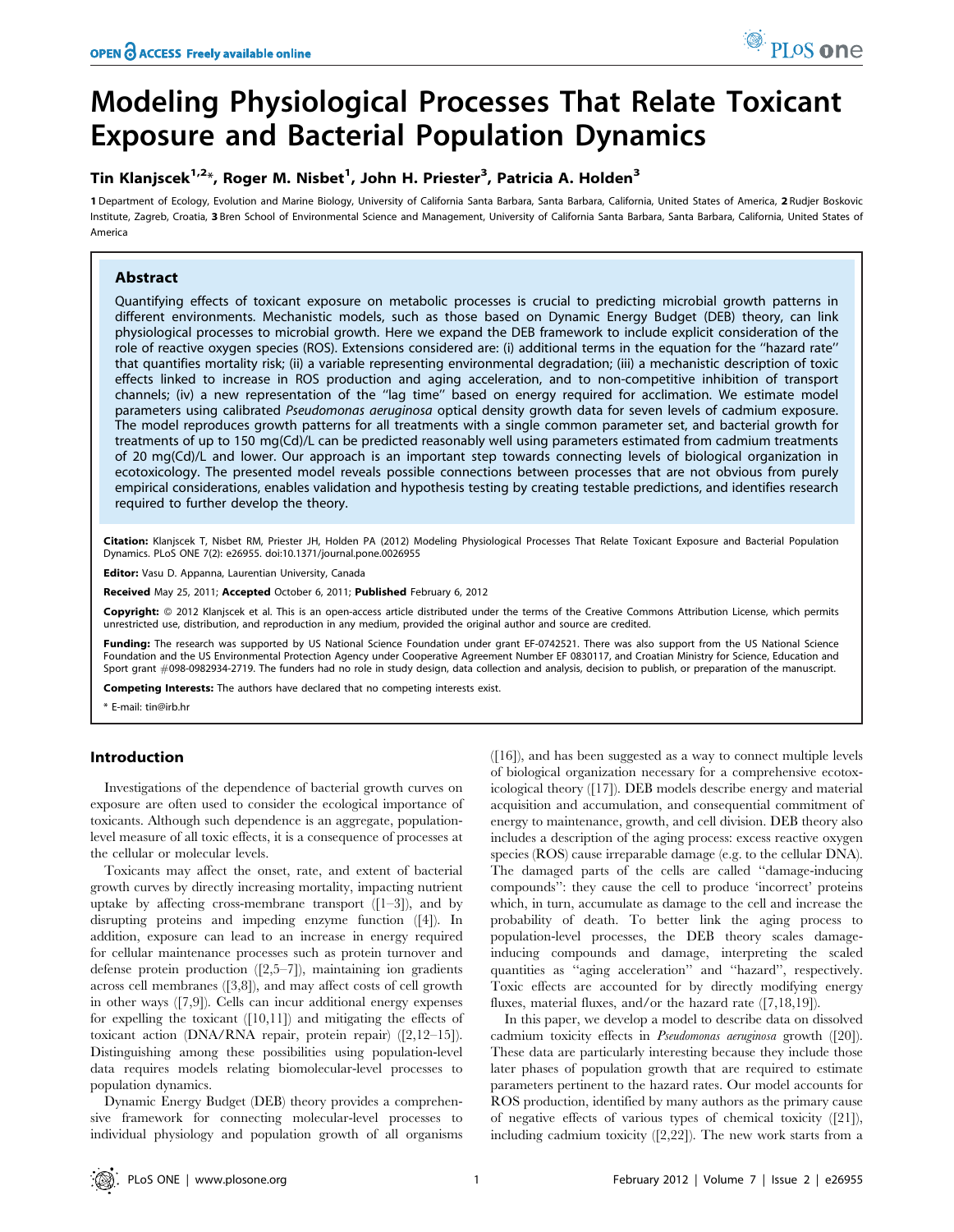''standard'' DEB model elucidated by Kooijman (2010 [16] - see ch. 6), and Sousa et al. (2008 [23]). Describing the population size trajectory in the absence of toxicants required explicit representation of environmental degradation associated with the bacterial metabolism. Modeling toxic effects involved considering acclimation to the toxic metal, effects of toxicant on assimilation, and toxicant-induced production of ROS leading to increase in mortality (section Model Description). We first present model simulations of the control and exposure treatments, and compare the maximum simulated growth rates to those calculated from the calibrated data using methods described in section Methods. Next, we test the ability of the model to predict the bacterial growth process for treatments not used in parameter estimation. Finally, we compare predicted aging acceleration to ROS measurements from Priester et al. (2009 [20]). Additional details of the model, additional results, and possible extensions of the model can be found in Information S1. We discuss the results and their implications, and suggest types of data that would greatly improve our ability to understand and model cellular processes.

#### Model Description

We started with the ''standard'' DEB model for bacterial production described by Hanegraaf and Muller (2001 [24]). Bacteria are assumed to be  $V_1$ -morphs, i.e. they can be approximated with a rod-like shape with area proportional to its volume. With this simplification, the same equations describe the dynamics of individual cell, and population growth without mortality [16]. Energy flows in our model are illustrated in Figure 1, the state variables and equations in Table 1, and parameters and their fitted values in Table 2. Further details on the equations are in Information S1.

In the absence of a toxicant, a ''standard'' DEB model requires four state variables to describe a bacterial cell: structural volume, energy reserve density, density of damage inducing compounds, and hazard rate, a measure of mortality risk. Substrate concentration in the supernatant is the only state variable characterizing the environment. In the subsequent exposition, we distinguish between cellular and supernatant quantities by using the term ''concentration'' for mass and volume per volume of supernatant, and ''density'' for cellular quantities per unit of structural volume unless otherwise noted. Following standard practice in the DEB literature (e.g. [16]), we reserve the notation [..] for densities.

The standard model can easily be extended to include bioaccumulation of toxicants ([16], chapter 6). We further extend the standard model to include important features of bacterial physiology and the environment, especially relevant to toxic effects and later stages of growth. Extensions of the standard model considered here are: (i) additional terms in the equation for the hazard rate; (ii) a variable representing environmental degradation; (iii) mechanistic description of toxic effects linked to increase in ROS production and aging acceleration, and to noncompetitive inhibition of transport channels; (iv) implementation of lag time using a concept of energy required for acclimation.

#### Bioaccumulation

Our bioaccumulation model is similar to that used in previous work ([16], Section 6.3). Cadmium salts dissolve and release Cd(II) ions which may form other cadmium complexes, all assumed to exert a collective effect on cells. We use the total cadmium concentration,  $C_{OUT}$ , as the measure of environmental dissolved cadmium concentration, and the total cadmium density,  $[C_{IN}]$ , as the measure of bioaccumulated cadmium mass per unit of bacterial structural volume. For simplicity, and consistent with the experimental data for which the modeling herein is compared,  $C_{OUT}$  is assumed to be constant.

Diffusion or active transport, proportional to the surface (membrane) area of the bacteria and the outside concentration  $(C_{OUT})$  with a constant of proportionality  $k_C^I$ , increases cadmium density  $([C<sub>IN</sub>])$ . Furthermore, we assume that the toxicant is eliminated from the cell by virtue of efflux pumps, or complexed and thus becoming unavailable, with a rate constant  $k_C^O$ . The rate of change of cellular Cd concentration is then

$$
\frac{d[C_{IN}]}{dt} = k_C^I C_{OUT} - k_C^O[C_{IN}] - r[C_{IN}],
$$
\n(1)

where the last term on the right-hand side is dilution by growth proportional to the bacterial production rate, r (Table 1; for details see Information S1, section Model of bacterial growth dynamics).

#### Aging acceleration

DEB theory recognizes free radicals and reactive oxygen species (ROS) as the main cause of production of damage-inducing



Figure 1. Outline of the model. Bacteria assimilate substrate into energy reserves, which are utilized to fuel growth (linked to increase in cell concentration), maintenance and acclimation. Products related to respiration degrade the environment, reducing the ability of bacteria to utilize energy reserves. Both toxicants and degradation of the supernatant inhibit assimilation of the substrate, and absorbed toxicants bioaccumulate in bacterial cells. Toxicants in the cell, as well as the cell's own metabolism, increase aging acceleration (by creating damage-inducing compounds), thus increasing the hazard rate, and mortality. doi:10.1371/journal.pone.0026955.g001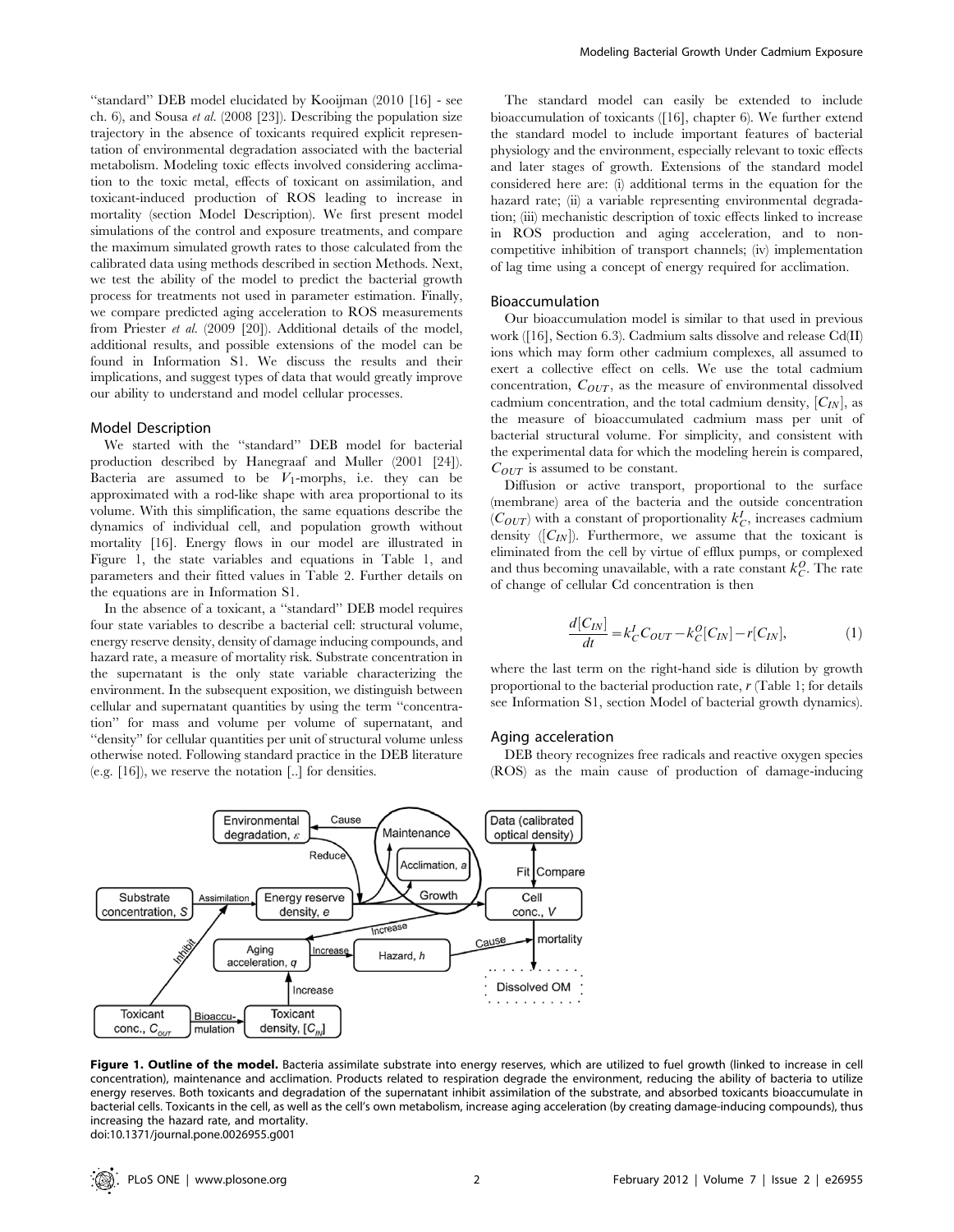Table 1. Summary of state variables, units, and dynamic equations.

| State or helper variable            | <b>Units</b>                                                   | Symbol           | <b>Dynamics</b>                                                                      |
|-------------------------------------|----------------------------------------------------------------|------------------|--------------------------------------------------------------------------------------|
| substrate concentration             | $C - mol$<br>$\overline{\phantom{a}}$ $\overline{\phantom{a}}$ | S                | $\frac{dS}{dt} = -v'fV$                                                              |
| scaled energy density               | n.d.                                                           | $\boldsymbol{e}$ | $\frac{de}{dt} = v'(f-e)$                                                            |
| hazard rate                         | $h^{-1}$                                                       | $\boldsymbol{h}$ | $\frac{dh}{dt} = q - rh$                                                             |
| scaled functional response          | n.d.                                                           |                  | $f = \frac{S}{S + K_S}$                                                              |
| bacterial production rate           | $h^{-1}$                                                       |                  | $r = \left(\frac{v'e - mg}{e + g}\right)_{+}$                                        |
| toxicant cellular density           | $\frac{mg}{C - mol}$                                           | $[C_{IN}]$       | $\frac{d[C_{IN}]}{dt} = k_C^I C_{OUT} - k_C^O[C_{IN}] - r[C_{IN}]$                   |
| acclimation energy density          | n.d.                                                           | $\boldsymbol{a}$ | $\frac{da}{dt} = r \left( 1 - \frac{a}{a_M} \right)$                                 |
| cell structure conc.                | $rac{C - mol}{L}$                                              | $\boldsymbol{V}$ | $\frac{dV}{dt} = (r\frac{a}{du} - h)V$                                               |
| aging acceleration                  | $h^{-2}$                                                       | q                | $\frac{dq}{dt} = e(s_G Vq + h_a)(v' - r) + k_{qC}^I[C_{IN}] - rq$                    |
| environmental degradation           | n.d.                                                           | $\epsilon$       | $\frac{d\epsilon}{dt} = v_{\epsilon}(r + v_{m}m)V$                                   |
| conductance modified by (6) and (8) | $h^{-1}$                                                       |                  | $v' = v e^{-\gamma_{\epsilon} \epsilon} \left( 1 + \frac{C_{OUT}}{K_v} \right)^{-1}$ |

Bacterial production rate and scaled functional response ( $r$  and  $f$ ) are not state variables, but have been defined separately for brevity. Non-dimensional variables have been labeled 'n.d.'. Subscript '+' signifies that only positive values of the expression are considered, with the expression set to zero if its value turns out to be negative. doi:10.1371/journal.pone.0026955.t001

compounds (e.g. DNA damage) and, consequently, aging and cell damage ([16], pp. 209–214). Aging acceleration is a scaled measure of accumulated level of damage-inducing compounds. Just as the accumulated damage-inducing compounds determine the rate of increase of cellular damage, aging acceleration determines the rate of increase of the hazard rate. The acceleration can be interpreted as increasing due to two components: a multiplicative component corresponding to Gompertz, and an additive component corresponding to Weibull mortality (see [25] and section 6.1.1. in [16] for a detailed discussion on the differences). Both components are assumed to be proportional to the catabolic flux of the organism; the Gompertz term is also proportional to the already reached aging acceleration.

Dilution by growth is the only mechanism that reduces the average aging acceleration reached as the result of the metabolism and cadmium exposure (see Dilution by growth terms section of Information S1 for details on how the dilution is accounted for). Starting with equation (6.2) in Kooijman (2010 [16]), and modifying catabolic flux formulation to account for the bacterial shape, the rate of change of aging acceleration,  $q$ , is

$$
\frac{dq}{dt} = e\left(s_q Vq + h_a\right)\left(v - r\right) - rq,\tag{2}
$$

where  $s_a$  is a multiplicative stress coefficient, and  $h_a$  is the aging (Weibull) acceleration as defined in Kooijman (2010 [16], pp. 211). The stress coefficient is a constant accounting for the ability of the culture to dilute by growth in a given environment, and is proportional to the Gompertz stress coefficient (denoted  $s<sub>G</sub>$ in Kooijman (2010 [16])).

We extend the formulation to include effects of exposure assuming that the toxicant produces ROS and, therefore, increases aging acceleration in proportion  $k_{qC}^{I}$  to bioaccumulated toxicant

concentration  $([C_{IN}])$ . In principle, ROS could be only one of the ways by which toxicants affect aging acceleration, but the linear term describes other mechanisms as well. For example, cadmium increases aging acceleration by inhibiting DNA repair ([12,15]), but the effect can be described by the same term. With the additional term, the rate of change of  $q$  becomes

$$
\frac{dq}{dt} = e\left(s_q Vq + h_a\right)\left(v - r\right) + k_{qC}^I[C_{IN}] - rq.\tag{3}
$$

#### Hazard

The hazard rate,  $h$ , is the probability per unit time of dying at time t:

$$
P(\text{dying between } t \text{ and } t + dt) = h(t)dt. \tag{4}
$$

According to DEB theory ([16]), the hazard rate changes in response to the aging acceleration:

$$
\frac{dh}{dt} = q - rh.
$$
\n(5)

The second term on the right-hand side of (5) represents dilution by growth (for details, see Information S1, section Dilution by growth terms). Unlike multicellular organisms, which reduce the proportion of damaged cells in the whole organism as the organism grows, unicellular organisms cannot dilute hazard by growth (see [16], section 6.1.2). We, however, choose to include the dilution by growth term because we use the DEB model for a population of unicellular organisms which is, in its entirety, much more similar to a multicellular than an unicellular organism.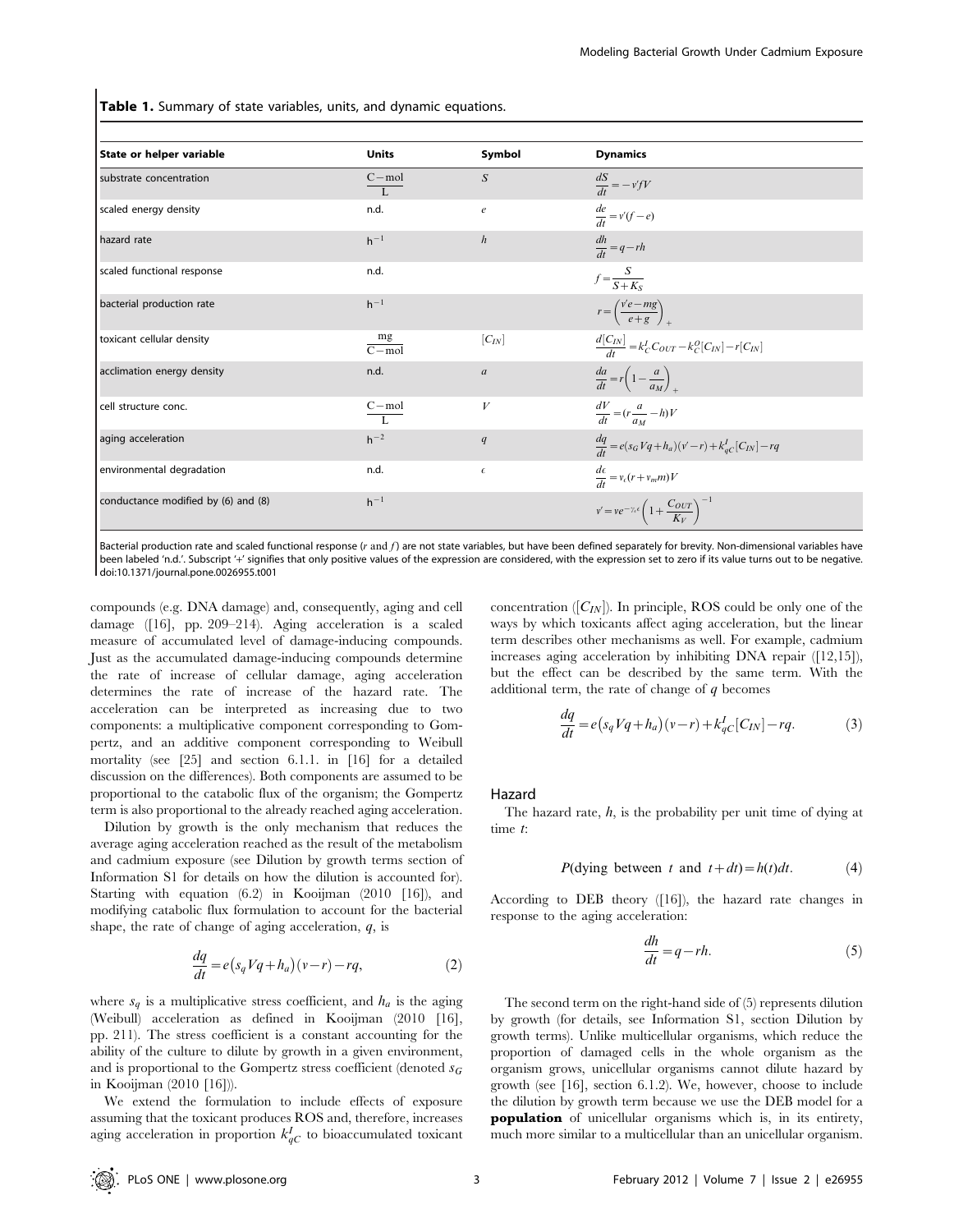Table 2. Parameters, units, and fitted values.

| <b>ParameterUnits</b>                                           |                                      |                                         | Std. value                         |  |
|-----------------------------------------------------------------|--------------------------------------|-----------------------------------------|------------------------------------|--|
| Energy assimilation and utilization parameters                  |                                      |                                         |                                    |  |
| $K_{S}$                                                         |                                      | $C$ -mol half-saturation constant       | $10^{-7} \lambda_1$                |  |
| $\mathbf{v}$                                                    |                                      | $h^{-1}$ energy conductance             | 0.84768                            |  |
| $\boldsymbol{m}$                                                |                                      | $h^{-1}$ maintenance rate               | 0.30911                            |  |
| g                                                               | n.d.                                 | investment ratio                        | $3.3698 \cdot 10^{-3}$             |  |
| Parameters affecting increase and effects of aging acceleration |                                      |                                         |                                    |  |
| $S_{q}$                                                         | L<br>$C - mol$                       | multiplicative stress coeff.            | 9.6259 $\lambda_2^{-1}$            |  |
| $h_a$                                                           |                                      | $h^{-2}$ Weibull aging acceleration     | $1.4192 \cdot 10^{-3}$             |  |
| $k_{qC}^I$                                                      | $C$ -mol toxicity<br>mgh             |                                         | $0.21352\lambda_2$                 |  |
| Toxicological parameters                                        |                                      |                                         |                                    |  |
| $k_C^I$                                                         | L<br>$h_{C-mod}$                     | Cadmium influx coeff.                   | $8.6 \cdot 10^{-6} \lambda_2^{-1}$ |  |
| $k_C^O$                                                         | $h^{-1}$                             | Cadmium efflux coeff.                   | 0.17251                            |  |
| $K_V$                                                           | $\frac{mg}{L}$                       | Noncompetitive inhibition coeff.        | 154.82                             |  |
| $a_M$                                                           | n.d.                                 | Required acclimation energy             | 1.6703                             |  |
| Other parameters                                                |                                      |                                         |                                    |  |
| $\alpha_1$ , $\alpha_2$                                         | n.d.                                 | calibration coefficients                |                                    |  |
| $v_{\epsilon}$                                                  | $\mathbf{1}$<br>$\overline{C - mol}$ | environmental degradation coeff.        | 0.23566                            |  |
| $v_m$                                                           | n.d.                                 | maintenance respiratory coefficient     | 0.054703                           |  |
| $\gamma_{\epsilon}$                                             | n.d.                                 | environmental degradation effect coeff. | $\mathbf{1}$                       |  |

Concentration denotes an amount of per volume of substrate, density denotes an amount per structural volume of bacteria, and n.d. stands for 'non-

dimensional'. Coefficient  $\lambda_1$  scales initial substrate C-mol concentration to unity, and  $\lambda_2$  structural cell C-mol to calibrated optical density.

doi:10.1371/journal.pone.0026955.t002

Toxic effects on mortality in previous DEB models are accounted for by adding to  $h(t)$  a term proportional to the difference between  $[C_{I\!N}]$  and a no-effect concentration ([26]). We, however, account for toxic effects in a different way. Experiments show that cell death rate correlates with ROS density, even when comparing different mechanisms of ROS production ([27]). This implies that any source of ROS contributes to increase in aging acceleration and, therefore, the hazard rate, and the mortality. We take the implication further by assuming that, rather than affecting cell death directly, all contributions of toxicants (e.g. dissolved cadmium) to cell death come from the ROS produced by the toxicants, and the resulting increase in aging acceleration. Therefore, any effect the toxicant may have on hazard is accounted for through increase in aging acceleration, and equation (5) captures the effect of toxicants on mortality.

#### Environmental degradation

In addition to depleting nutrients, bacteria may degrade their environment in other ways. Given the large cell densities reached in bacterial cultures, the negative effects have the potential to be significant. Yeast, for example, degrade their environment by producing alcohol, and levels of dioxygen in post-exponential growth in plate cultures of aerobic bacteria have shown to be immeasurably small ([28]). In conditions of this experiment, dioxygen limitation is a more likely cause of environmental degradation than a toxic intermediate because  $CO<sub>2</sub>$  is the final product of aerobic mineralization of the provided organic carbon by P. aeruginosa. Modeling the exact mechanism of environmental degradation is, however, beyond the scope of this paper. We therefore account for effects of environmental degradation in a general way.

There are a number of ways environmental degradation can affect cellular processes. Regardless of the actual mechanism, we suggest that respiration is a good surrogate measure of environmental degradation. The conjecture is obvious for the two examples given above (alcohol production and dioxygen limitation), even though aeration through the air/supernatant interface has not been accounted for. In microplates, as evidenced by dioxygen concentrations presented in Kocincova et al. (2008 [28]), aeration seems not to be significant; in other experimental setups it might be and needs to be taken into the account if lack of oxygen is the cause of environmental degradation.

One of the simplest ways to model the decline in organism's ability to acquire and utilize energy due to environmental degradation is to exponentially reduce the parameter characterizing energy conductance  $(v)$ :

$$
v' = v e^{-\gamma_{\epsilon} \epsilon},\tag{6}
$$

where  $\epsilon$  is a measure of environmental degradation (see below) and  $\gamma_{\epsilon}$  characterizes the strength of the metabolisms' response to environmental degradation. The exponential term in (6),  $e^{-\gamma_{\epsilon} \epsilon}$ , is a measure of environmental quality compared to the initial quality.

When a metabolite is responsible for the degradation, we suggest that respiration (which in DEB theory is a weighted sum of terms proportional to growth and maintenance rates - see Kooijman, (2010 [16], ch. 4.4)) is a better measure of metabolite production than the total energy utilization (catabolic flux) because the latter includes materials invested in growth which - because they are utilized elsewhere - cannot contribute to the production of metabolites or oxygen consumption. We therefore introduce a measure of environmental degradation,  $\epsilon$ , whose rate of increase is proportional to a weighted sum of growth and maintenance rates:

$$
\frac{d\epsilon}{dt} = v_{\epsilon}(r + v_m m)V,\tag{7}
$$

where  $v_{\epsilon}$  and  $v_m$  are environmental degradation and maintenance respiration coefficients. Since we do not measure environmental degradation, we can scale  $\epsilon$  by  $\gamma_{\epsilon}$  without a loss of generality. Hence,  $\gamma_{\epsilon}$  can be set to unity.

## Effect of dissolved cadmium on assimilation

Cadmium ions in the supernatant can reduce substrate uptake and, therefore, assimilation by affecting cation cross-membrane transport sites ([29,30]). The magnitude of the influence depends on the concentration of cadmium ions in the supernatant. We assume the magnitude can be accounted for using standard noncompetitive inhibition affecting assimilation and, therefore, energy conductance  $(v)$  - see Muller *et al.* (2010 [19]). Reduction of conductance  $\nu$  to  $\nu'$  due to supernatant cadmium ion concentration  $C_{OUT}$  is then described by the formula:

$$
v' = v \left( 1 + \frac{C_{OUT}}{K_V} \right)^{-1},\tag{8}
$$

where  $K_V$  is the inhibition constant. Effects on v described by equations (6) and (8) are multiplicative (see Table 1). We considered the possibility of effects on other physiological rates,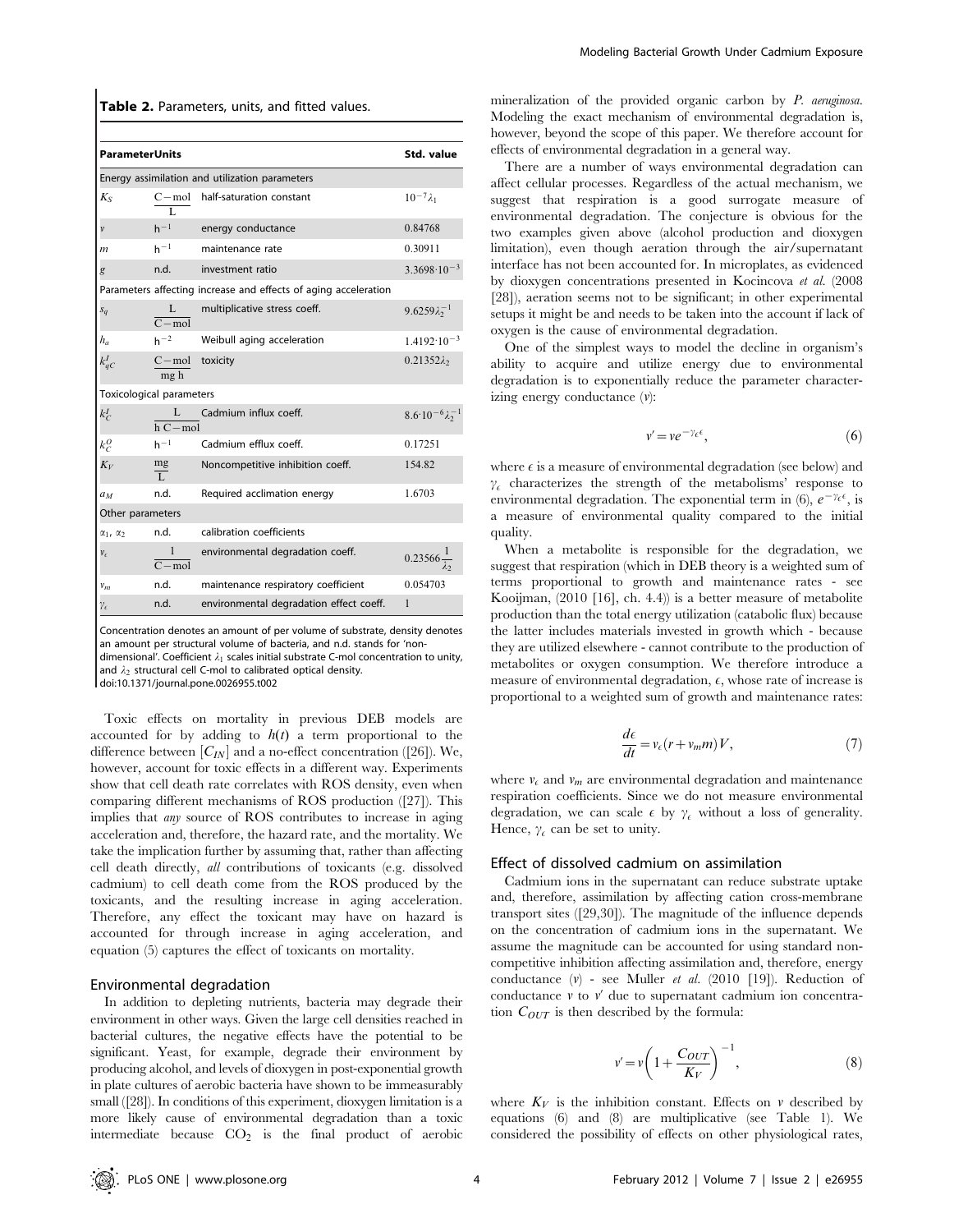but did not include them in the model. See Information S1 for additional discussion.

## Acclimation to cadmium exposure

When exposed to a new environment, bacteria require some time to acclimate before starting to grow at a maximal rate; when retardation in growth is significant, it is referred to as the lag time. Some authors suggest that the lag time may be due to diversion of energy from bacterial growth to changes in structure and function. In case of cadmium exposure, this could entail cadmium efflux pumps and damage repair machinery; for example, Gibbons et al. (2011 [31]) demonstrate the effects of energetic cost of cadmium efflux machinery on bacterial yield.

Lag time has been previously modeled as a consequence of work needed for overcoming a hurdle ([32]), suppression of division until cells reach an environment-dependent size ([33]), or an empirically derived function of previous growth and environmental states ([34]).

DEB models are especially well suited to quantify acclimation dynamics because they quantify energy flux available to acclimation as a function of current environmental conditions, growth status, and energy availability (e.g. [35]). Once the available energy is known, the deficit of energy committed to growth and, consequently, retardation in growth can be estimated.

We start by assuming that, initially, the whole available energy flux (equal to the bacterial production rate,  $r$ ) is diverted to acclimation. When partially acclimated cells divide, their daughter cells are assumed to be acclimated to the same degree. To ensure a smooth transition between acclimation and exponential growth phases, the diverted energy flux needs to decrease with the level of acclimation. We assume that this decrease is linear. Hence, if  $a<sub>M</sub>$  is the (non-dimensional) energy density required for acclimation, and  $a$ the corresponding cumulative energy density invested in acclimation at any given time, the rate of change of acclimation energy density is:

$$
\frac{da}{dt} = r \left( 1 - \frac{a}{a_M} \right)_+, \tag{9}
$$

where the subscript '+' denotes that only positive values should be considered, and the expression evaluated as zero otherwise (see Information S1, section Acclimation, for derivation).

## Results

### Control

A model fit to control treatment (Figure 2) allows an overview of the model outputs. There are no surprises: the model fits the data extremely well (upper left plot, solid line). Scaled energy reserve density increases rapidly from the assumed initial value of 0.5 to 1 (bottom row, left panel), and then decreases because growth and maintenance utilize reserves as substrate disappears six hours into the experiment (middle row, left panel). Since exponential growth is possible only while energy reserves are constant, energy reserve density dynamics suggests true exponential growth is only occurring during hours 3–5 of the control treatment. Environmental degradation (top right panel) reduces environmental quality and, consequently, energy conductance only slightly during the first five hours, but picks up rapidly thereafter; at about 7.5 hours, the degradation is strong enough to reduce energy conductance by 50%. In line with expectations, aging acceleration increases rapidly after 10 hours when growth slows down (middle row, right panel), and so does the hazard rate (lower right panel).

Examination of the standard and expanded model fits (Figure 2, upper left panel, dotted line) using semi-logarithmic plots (not presented) shows that the fit of the standard DEB model underestimates the exponential growth rate, overestimates the rate at which cells stop growing (growth cessation), and underestimates the final bacterial cell concentration (bacterial yield). Including environmental degradation in the model enables a good fit to data primarily by slowing down the cessation of growth (Figure 2, upper left panel, solid line).

## Toxic response fit

Concurrent fit of all treatments shows a satisfactory fit to the observations (Figure 3). The model underestimates yield for low toxicant concentrations (5 and 10 mg/L), but captures the most important features of higher concentration treatments. Even though the required acclimation energy density is the same for all treatments, time until near-exponential growth increases with exposure because it takes a longer time for bacteria to reach maximum energy density (Figure 4). The fit for pre-exponential phase (inset in Figure 3) is reasonable, but growth for lower exposures is slightly underestimated.

## Growth rate and energy density

Predictably, maximum exponential growth rate (Figure 4, upper left panel, solid line) decreases with exposure, roughly following the bi-phasic pattern observed by Priester et al. (2009 [20]) (same panel, dotted line). Exposure increases the time at which growth rate (upper right panel) and energy reserve density (lower left panel) reach the maximum. Time to maximum growth rate increases with exposure slightly slower than lag time (dotted line, upper right panel). The distribution of growth rates as a function of exposure (lower right panel) shows slower changes in growth rate with increased exposure.

### Aging acceleration dynamics

ROS levels in cultures can increase or decrease from the initial level (e.g. Figure 6 in [36]), depending on whether the ROS production rate is higher or lower than the dilution by growth. In some cases (e.g. Figure 6 in the control in [36]), the cells may be able to balance the ROS levels so that there is no net increase throughout the experiment. When the cells are not able to balance ROS levels due to environmental conditions (e.g. additional ROS production due to toxicants), the levels start to rapidly increase as the population growth rate decreases (e.g. phenazine-1-carboxylic acid treatments in Figure 6 in [36]). Additional growth cycles could again dilute ROS levels, but in a batch culture ROS are expected to follow patterns similar to those observed by Denning et al. (2003 [36]). Since the dynamics of aging acceleration in our model highly reflects ROS dynamics, it is also to be expected that the aging acceleration follows the same qualitative patterns as ROS.

Aging acceleration indeed follows the expected general pattern (Figure 5, top left panel). The control treatment retains a very low aging acceleration throughout the experiment, while those of cadmium treatments increase during the initial acclimation phase, decrease (due to dilution by growth) when the population starts growing, and increase again as dissolved cadmium bioaccumulates (and ROS production rapidly increases). Cells exposed to lower concentrations are able to commit more energy per unit time to acclimation and, therefore, acclimate faster (upper right panel, Figure 5). In general, aging acceleration increases with exposure concentration (lower left panel, Figure 5). The lower right panel (Figure 5) compares simulated aging acceleration and ROS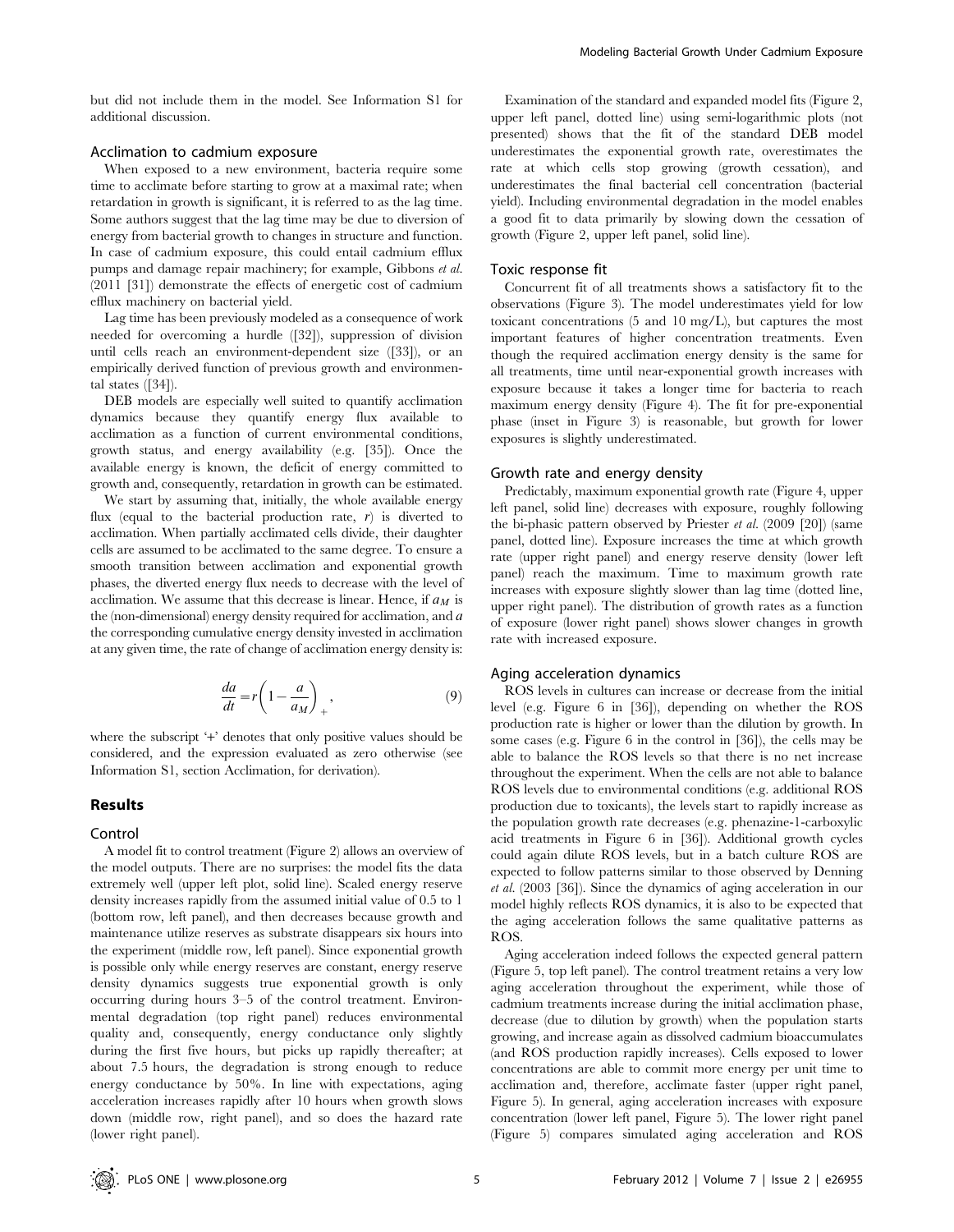

Figure 2. Simulating the control. Cell concentration and all state variables of the model except acclimation and bioaccumulation (not applicable for control). Upper left corner: data (circles), best fit of the standard model (dotted line) and best fit of the model extended by including environmental degradation (solid line). See text for discussion. doi:10.1371/journal.pone.0026955.g002

measured at 15 hours by Priester et al. (2009 [20]). To facilitate comparison, in both cases we have assumed that the value for 40 mg Cd/L represents the detection limit, and scaled both sets of data by the maximum value.

#### Predictive ability

One of the more important reasons for developing mechanistic models is to extrapolate to behaviors in conditions beyond the range used for parameter estimation. In this section, we test the ability of our model to predict the growth of bacteria exposed to levels of cadmium not used in parameter estimation.

We start by fitting the model using just the control and two lowconcentration treatments, then assess how well the model predicts other treatments. One caveat is that the fitting procedure requires initial guesses of parameter values; if the guesses are too far off the mark, the fitting procedure cannot converge. Using the converged parameter values as initial guesses, however, defeats the purpose of the exercise. To ameliorate this problem, we changed free toxicology parameters ( $k_{qC}^{I}, k_{C}^{I}, k_{C}^{O}$  and  $K_{V}$ ) by a random percentage as large as 50% from the values used in Figure 6. Next, we fitted the parameters to a subset of treatments using the changed values as initial guesses.

We chose to keep the required acclimation energy constant because having to estimate five toxicological parameters would require a larger number of curves (but see Information S1).

Figure 6 contains an example where we fitted the parameters to 10 mg/L and 20 mg/L treatments. The prediction is satisfactory given that the highest predicted treatment is more than seven times higher than the highest treatment used to estimate parameters. Additional predictions are available in Figure S3 and Information S1.

#### **Discussion**

The work reported in this paper extends the DEB modeling framework to include a mechanistic description of lag time, and account for toxic effects through the effects of toxicants on aging acceleration (scaled damage-inducing compound density). It also includes a novel connection between the aging acceleration and physiological rates that feature in DEB models. Our primary aim was to find a minimal mechanistic representation consistent with the results of one set of experiments ([20]), and to determine some of the model's predictive capabilities. We now discuss the key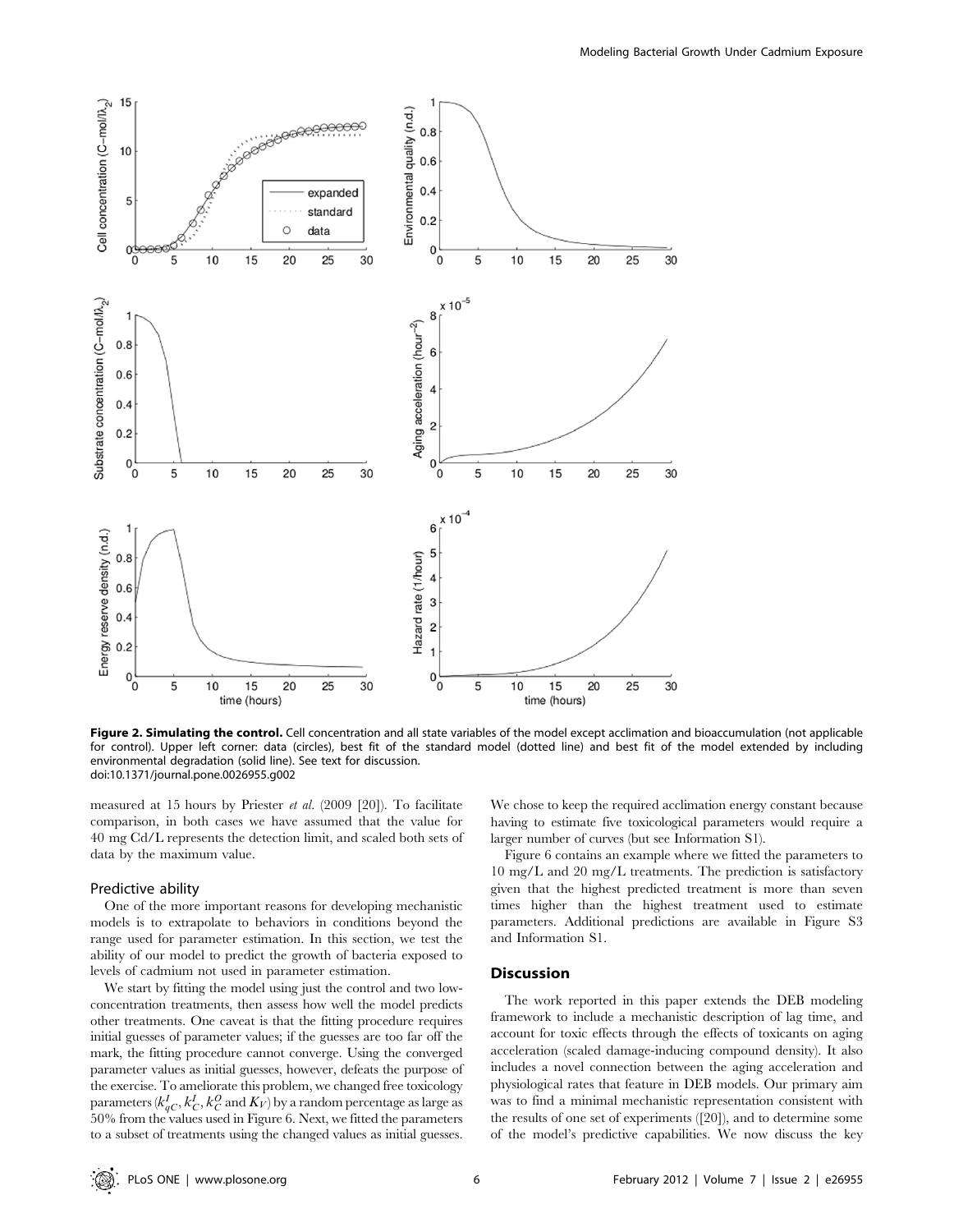

Figure 3. Simulations of all treatments with a single parameter set. Best fit set of parameter values used (listed in Table 2). The inset is showing the first 5 hours of the experiment. doi:10.1371/journal.pone.0026955.g003



Figure 4. Overview of population dynamics. Top panels show dependence of maximum growth rate (left) and time to maximum growth rate (right) calculated from the model (solid line) and measured by Priester et al. (2009 [20]) (dotted line). Bottom left panel shows time to maximum energy density as a function of exposure concentration. Bottom right panel shows growth rates for all treatments during the first 30 hours of the experiment.

doi:10.1371/journal.pone.0026955.g004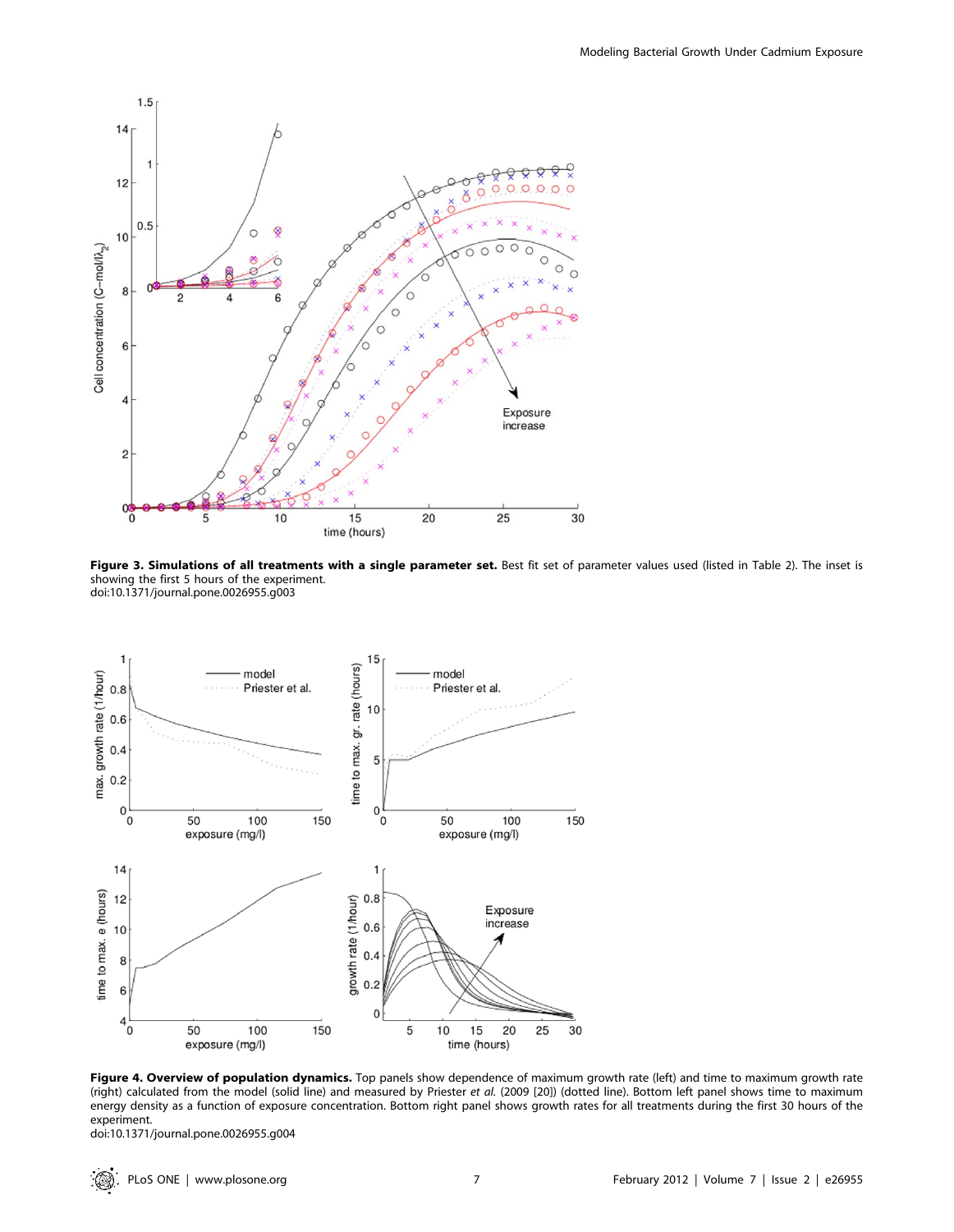

Figure 5. Dynamics of aging acceleration. Top: aging acceleration (left), and acclimation (right) for select (see legend) treatments. Bottom: aging acceleration for all treatments at 12, 15, and 24 hours (left), and comparison between scaled measured ROS and predicted aging acceleration (right). doi:10.1371/journal.pone.0026955.g005



Figure 6. Predicting high exposures. Exposures of 37.5, 75, 115, and 150 mg/L predicted using fits only of data on control and low exposures (10 and 20 mg/L). Data points marked with 'x': data used in fitting; 'o': data used for comparison only. Dashed line: fitted treatments ( $k_{qC}^I$  = 0.47647,  $k_C^I$  = 3.22:10<sup>-6</sup>,  $k_C^O$  = 0.11767, and  $K_V$  = 151.8942). Solid line: predicted treatments. doi:10.1371/journal.pone.0026955.g006

: © ∂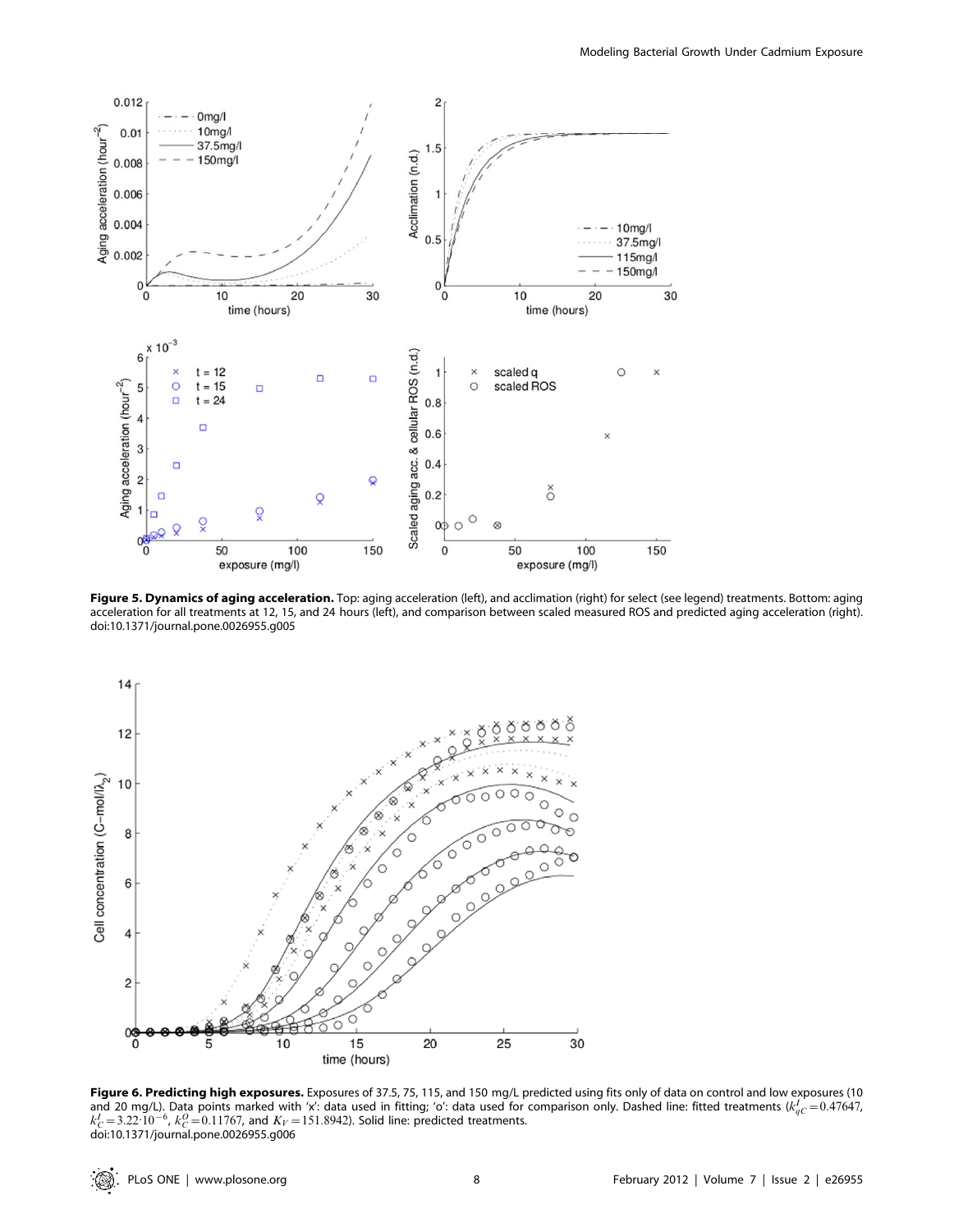features and limitations of our model, note some practical points concerning the design of future experiments, and consider the wider implications of our work. While reading the discussion, the reader should keep in mind that damage-inducing compounds as defined in the DEB theory are the basic concept, while aging acceleration is an interpretation which connects the DEB formalism to population-level processes; the two concepts only differ in scaling and are, therefore, mathematically equivalent.

Development of the model reported here was preceeded by work on a much more complex model that, inter alia, distinguished ''active'' and ''inactive'' cells, and implemented toxic effects on additional physiological processes such as maintenance, costs of growth, and cell lysis. We first created and fitted a model based on one set of assumptions, then repeated the process with a slightly different set of assumptions until we reached a balance of model complexity and ability to capture main features of the data. The final model reached in this iterative process has a fair number of parameters, with which, if the model were wholly empirical, it might have been possible to fit practically any set of curves. However, the mechanistic nature of the model, and the need to satisfy eight curves at the same time with a single parameter set, severely limits the shape of the growth curves that can be obtained (see discussion in section Methods, and possible extensions of the model and alternative model assumptions in sections ''Differentiating between active and inactive cells'', and ''Effects of damage-inducing compounds'' of Information S1). This limitation enables exploration of alternative hypotheses: if a particular growth curve cannot be obtained by the model, at least one of the assumptions must be wrong.

Modeling environmental degradation emerged as a key component of the model as this assumption was required to describe the control treatment. A DEB model (Figure 2, upper left panel, dotted line) that lacked this component could not explain the slow cessation of growth observed in the control treatment, while a model with environmental degradation could. Our treatment of environmental degradation was of necessity phenomenological, but we note that the pattern of inhibition by environmental degradation (Figure 2, top right panel) closely matches dioxygen concentration in microplate wells measured by Kocincova et al. (2008 [28], Figure 8). Alternatives do, however, exist; for example, we were also able to capture the slower cessation of growth using an assumption that substrate is of heterogeneous quality, and that the half-saturation constant (handling time) increases for substrates of lower quality. Final substrate levels resulting from these assumptions were, however, implausibly high (more than 95% of the substrate could not be utilized). Given the realistic environmental degradation profile, and our reluctance to assert that bacteria cannot utilize more than 95% of the substrate, we adopted environmental degradation as the key mechanism of slower-than-expected growth cessation. Direct information regarding changes in the environment would likely enhance the diagnostic and predictive power of future models.

We discovered that the toxic effects on bacterial assimilation and hazard rates were alone sufficient to explain effects of exposure on population dynamics of P. aeruginosa observed by Priester et al. (2009 [20]) (Figure 3). The sole direct effect of dissolved cadmium was to affect aging acceleration (i.e. damageinducing compounds) through production of ROS, which mediated all intracellular toxic effects (equations (1) and (3)). Of course, damage-inducing compounds resulting from exposure could also affect other energetic processes in the cell such as increasing maintenance and decreasing growth efficiency (see [2] and the Introduction), but it was not essential to consider these

mechanisms to fit the available data. We recognize that the energetic implications of damage-inducing compounds are ultimately related to biomolecular processes such as protein turnover, efflux protein assembly, and cross-membrane gradient maintenance. Information on these molecular processes could and should - influence the choice of processes to be included in future models.

There are some practical messages from the modeling that are relevant to future experimental studies that will be interpreted using DEB models. One obvious example is the importance of obtaining some measurements that allow calibration of data on proxies (such as optical density) for the DEB variables. Less obvious is the need for careful experimental design in studies intended for comparison of intracellular quantities such as ROS levels, for example the data shown in Figure 5. It is a common practice to take samples for ROS measurements at the same time in the experiment (e.g. 15 hours in Priester et al. (2009 [20])), and then draw conclusions on effects of exposure on ROS production. Simulations suggest that such a procedure may carry a number of pitfalls. Specifically, because of dilution by growth effects, ROS density depends on growth phase as well as the exposure and the bioaccumulated toxicant (Figure 5). If the population grows faster than cells accumulate ROS, ROS (and, possibly, damage-inducing compound) density decreases. Consequently, comparing a lower concentration treatment which entered a stationary phase with a higher concentration treatment, which had a longer lag phase and is growing exponentially, may give a false impression that the higher concentration treatment suffers less impact of exposure. Comparing ROS measurements in stationary phase carries similar pitfalls: accumulated ROS depends on the duration of the stationary phase and the rate of ROS creation. Similar considerations should be taken into account when considering bioaccumulation (Figure S2 and Information S1), where dilution by growth effects reduce total cadmium in cells. The observed bioaccumulation there suggests that most of the differences during mid-exponential growth phase (hours 4–13) come from bioaccumulation during the acclimation phase.

Investigating ROS dynamics during the acclimation phase could provide insights into reasons behind the observed lag phase. Our assumption that all treatments require the same acclimation energy because they need to produce the same molecular machinery may be wrong if cells can adjust the magnitude of the response. For example, the lowest two concentration treatments give maximum cell densities significantly lower than the observed, partly because energy spent on acclimation reduced total energy available for growth. If lower exposure concentrations required less acclimation, the maximum cell density would have been higher. This would also reduce the underestimates of preexponential growth for low exposures.

Our framework can be expanded to link actual molecular mechanisms of ROS creation and neutralization to the production of damage-inducing compounds (and increases in aging acceleration). Currently, we followed DEB theory in assuming a fairly simplistic dynamics of ROS: each ROS produced gives a fixed contribution to aging acceleration. We could instead differentiate between reactive species and their effect on aging acceleration to consider how different environmental conditions affect bacterial growth: certain reactive species could produce more damageinducing compounds than others, while some reactive species could cascade through multiple forms before being neutralized, increasing aging acceleration with each transformation. Different toxicants could produce different numbers and species of ROS. The physical location of the ROS could also be taken into the account: damage to the membrane affects different processes than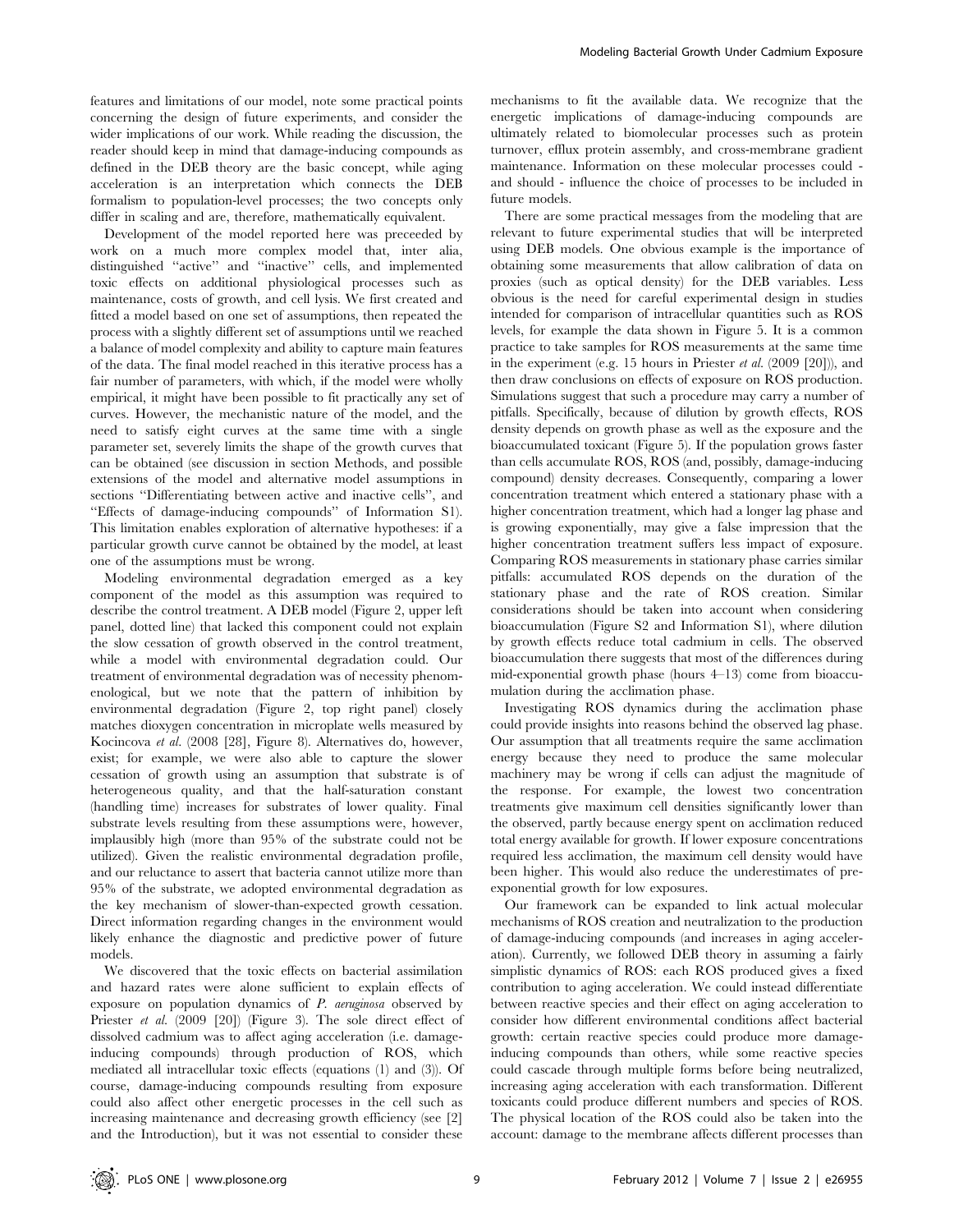Clearly, additional data are necessary to tune the current model into a reliable theoretical framework which would enable accurate predictions. Ideally, we would want data sets that allow for independent testing of model assumptions and reduce ambiguity in parameter estimation. Data that would have greatly helped in the present work include: media characterization throughout the experiment to determine possible mechanisms of environmental degradation, including a time series of dioxygen availability, supernatant ROS, and pH; time-series of cellular ROS and/or other reactive species for all or most treatments to help determine initial delay mechanisms, validate assumptions on accumulation of damage-inducing compounds, and help estimate parameters; time-series of cellular and supernatant dissolved cadmium concentrations to fine-tune the dynamics of bioaccumulation; alternative methods of characterizing population size; any and all physiological processes, such as respiration, that can be measured.

Despite the shortcomings, our model represents a step towards understanding the connections between cellular-level processes and population-level consequences, addressing many of the limitations of traditional approaches to ecotoxicology identified by Baas et al. (2010 [37]). We were able to make testable predictions on bioaccumulation and time-dependent density of damage-inducing compounds, thereby enabling validation and hypothesis testing. This is important because toxic effects on bacteria are investigated almost exclusively utilizing populationlevel data. Furthermore, the model provided reasonably accurate predictions for exposures to almost an order of magnitude higher than those used in parameter estimation, demonstrating the potential of this approach.

## Materials and Methods

Details of the experimental setup are in Priester et al. (2009 [20]) and are only briefly summarized in Information S1. Here we describe the theory and experimental setup we used to relate observables to state variables, and methods used to simulate and fit the model.

## Relating observables to state variables

Relating state variables to data is a crucial step in any modeling effort. State variables of substrate, energy reserves, and structural volume are in C-mol concentration or density; data are not.

Substrate concentration is unknown, but we can assume all treatments have the same initial substrate concentration. Therefore, we can use a scaling factor,  $\lambda_1$ , to scale C-mol of substrate per unit of volume of supernatant to  $\lambda_1$ C-mol per unit of structural volume. Since  $\lambda_1$  is unknown, we can without a loss of generality pick such  $\lambda_1$  that  $S=1$  at the start of the experiment.

Relating data to structural cell volume is a two-step process. We need to relate the optical density (OD) measurements non-linearly related to cell concentration to a measure of cell concentration, and then convert that measure into C-moles.

OD is often assumed to be proportional to cell density of active bacterial cells (also assumed by Priester et al. (2009 [20])), but this assumption only holds for a limited range of ODs. When OD is higher than approximately 0.8–1, cell density increases much faster than linearly with OD (see [38] for more details). Since data from Priester et al. (2009 [20]) included optical densities well into the nonlinear range (higher than 1.6), we calibrated the data. We used data from a dilution experiment (see below) to fit the parameters  $\alpha_1$  and  $\alpha_2$  of empirical relationship between calibrated optical density,  $O_D$ , and measured optical density,  $O_D$ :

$$
O_D' = \alpha_1 O_D e^{\alpha_2 O_D}.
$$
\n(10)

The calibrated optical density  $(O_D')$  should be proportional to cell concentration and any other measure thereof (C-mol concentration, DNA concentration etc.). We do not have data on the relationship between calibrated OD and C-mol concentration, so we account for it with an unknown scaling factor,  $\lambda_2$  (structural volume in C-mol/L =  $\lambda_2 O_D'$ .

We conducted a dilution experiment to calibrate optical density. Triplicate 7.5 mL cultures of P. aeruginosa in Luria-Bertani broth were inoculated from frozen stock (see Information S1 for more detail) and incubated at  $30^{\circ}$ C/200 rpm in the dark for 24 h. The OD<sub>600</sub> of each culture, as well as for diluted  $(1.67\times, 3.33\times, 4\times,$ 8 $\times$ , 10 $\times$ , 80 $\times$ , 100 $\times$ , 800 $\times$ , 1000 $\times$ , 10000 $\times$ , and 80000 $\times$ ) samples, was measured. Sub-samples (10  $\mu$ L) of the triplicate, undiluted cultures were stained with SYBR gold (Invitrogen, Carlsbad, CA) and cell counts were determined by epifluorescence microscopy. The total cell concentrations in undiluted 24 h cultures, along with the measured  $OD_{600}$  values for diluted samples, were combined to create a calibration for optical density (Figure S1 and Information S1). We ignored potential dependence of cell size on growth phase and any bias it may introduce.

### Fitting

The model presented in this paper has 13 free parameters and eight state variables, with only one state variable (or a combination of two if active and inactive cells are distinguished, see Information S1) directly corresponding to the measured data. We obtained the fitted parameter values in a two-step process. First, we fitted the DEB parameters that do not depend on toxicant levels  $(K_S, m, v,$  $g, s_a, h_a, v_m$  and  $v_\epsilon$ ) using the control data alone ( $v_\epsilon$  has been scaled to 1 and is not a free parameter). Then we fitted toxicant-related parameters (a<sub>M</sub>,  $k_{qC}^{I}$ ,  $k_{C}^{I}$ ,  $k_{C}^{O}$  and  $K_{V}$ ) using data from all cadmium treatments. The fitting itself was done using MATLAB's nlinfit.m fitting routine (least-squares data fitting by the Gauss-Newton method). We simulated the model using proprietary code written in MATLAB, and calculated the square of the difference between observed and simulated cell concentration for a given set of parameters. We then adjusted the parameter values using Levenberg-Marquard step adjustments, and repeated the process until reaching convergence. When investigating predictive ability, we only used a subset of non-zero exposure treatments for fitting. In principle, parameters may have been estimated independently; for example, constants  $k_C^I$  and  $k_C^O$  could have been estimated using methods such as those outlined by Hajdu et al. (2010 [39]). Such approaches could increase the usefulness of the theoretical framework outlined in this manuscript, but - due to their complexity - require separate efforts.

The mechanistic nature of the model and the need to satisfy eight curves at the same time with a single parameter set greatly constrained viable parameter values. We tried removing assumptions one at a time, and kept only those that had a significant impact on the goodness of fit (estimated subjectively); we were unable to obtain a reasonable fit after removing any one of the remaining assumptions. This, combined with a maintenance rate coefficient realistic for bacteria, gave us some confidence in the model; the fact that our predictions of aging acceleration reflected those expected from the observed ROS dynamics, and the ROS density measured by Priester et al. (2009 [20]) (see Figure 5 in Results, and section Relating observables to state variables) further improved our confidence.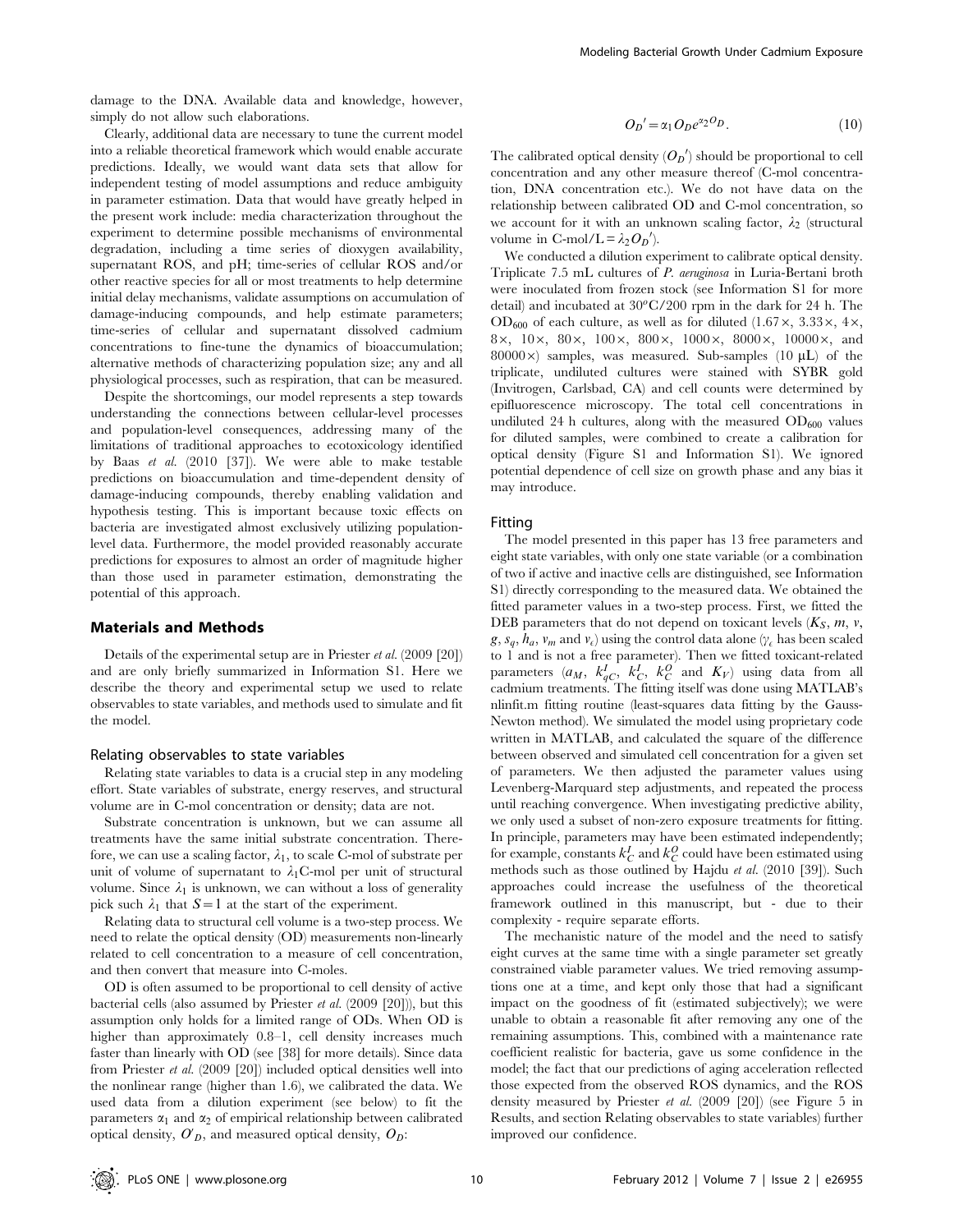Even though the least-squares method converged, there were a number of colinearities among parameter estimates. Furthermore, we cannot be certain that our routines did not locate a local minimum of the residual sum of squares. We investigated this by exploring the parameter space manually, but there remains the possibility that a better data fit than presented here exists. Finding it is, in our opinion, beyond the scope of the manuscript which showed that the model can explain the observations; obtaining data types identified as important by our research (see Discussion) should have much higher priority than further statistical refinement of the current analysis.

To minimize the possible influence that Cd salts had on optical density for low cell concentrations, we used the initial value of the structural volume of the control for all treatments. This decision recognized that all inocula came from the same stock. We arbitrarily assumed that cells had 50% of the maximum energy density when transferred from the inoculum by setting the initial energy density to 0.5. The precise value chosen did not affect our ability to fit the data. The initial substrate concentration was set to unity (without loss of generality - see above), and all other initial values (environmental degradation, bioaccumulated toxicant, aging acceleration, acclimation, and hazard) were set to zero.

## Supporting Information

Figure S1 Comparison of raw (left panel) and calibrated data (right panel).

(TIF)

Figure S2 Bioaccumulation for 5 (lowest solid line), 10, 20, 37.5, 75, 115, and 150 (highest solid line) mg/L total cadmium. (TIF)

#### References

- 1. Hao Z, Reiske H, Wilson D (1999) Characterization of cadmium uptake in Lactobacillus plantarum and isolation of cadmium uptake and manganese uptake mutants. Applied and Environmental Microbiology 65: 4741–4745.
- 2. Pages D, Sanchez L, Conrod S, Gidrol X, Fekete A, et al. (2007) Exploration of intraclonal adaptation mechanisms of Pseudomonas brassicacearum facing cadmium toxicity. Environmental Microbiology 9(11): 2820–2835.
- 3. Heipieper H, Cornelissen S, Pepi M Surface Properties and Cellular Energetics of Bacteria in activation Response to the Presence of Hydrocarbons in Handbook of Hydrocarbon and Lipid Microbiology, ISBN 978-3-540-77587-4 (Online). Springer Berlin Heidelberg. pp 1615–1624.
- 4. Bandyopadhyay D, Chatterjee A, Datta A (1997) Effect of cadmium on purified hepatic flavokinase: involvement of reactive -SH group(s) in the inactivation of flavokinase by cadmium. Life Sciences 60: 1891–1903.
- 5. Higham D, Sadler P, Scawen M (1986) Cadmium-binding proteins in Pseudomonas putida: Pseudothioneins. Environmental Health Perspectives 65: 5–11.
- 6. Banjerdkij P, Vattanaviboon P, Mongkolsuk S (2005) Exposure to cadmium elevates expression of genes in the OxyR and OhrR regulons and induces crossresistance to peroxide killing treatment in Xanthomonas campestris. Applied and Environmental Microbiology 71: 1843–1849.
- 7. Kooijman S, Baas J, Bontje D, Broerse M, van Gestel C, et al. (2009) Ecotoxicological applications of dynamic energy budget theory, Chapter in: Ecotoxicology Modeling, volume 2. Springer US. doi:10.1007/978-1-4419- 0197-2-9. ISBN: 978-1-4419-0196-5 (Print) 978-1-4419-0197-2 (Online).
- 8. Popova O, Sanina N, Likhatskaya G, Bezverbnaya I (2008) Effects of copper and cadmium ions on the physicochemical properties of lipids of the marine bacterium Pseudomonas putida ib28 at different growth temperatures. Russian Journal of Marine Biology 34: 179–185.
- 9. Hassen A, Saidi N, Cherif M, Boudabous A (1998) Effects of heavy metals on Pseudomonas aeruginosa and Bacillus thuringiensis. Bioresource Technology 65: 73–82.
- 10. Nies D, Silver S (1995) Ion efflux systems involved in bacterial metal resistances. Journal of Industrial Microbiology and Biotechnology 14: 186–199.
- 11. Silver S, Phung L (1996) Bacterial heavy metal resistance: new surprises. Annual Review of Microbiology 50: 753–789.
- 12. Jin Y, Clark A, Slebos R, Al-Refai H, Taylor J, et al. (2003) Cadmium is a mutagen that acts by inhibiting mismatch repair. Nature Genetics 34: 326–329.
- 13. Wang A, Crowley D (2005) Global gene expression responses to cadmium toxicity in Escherichia coli. Journal of Bacteriology 187: 3259–3266.

Figure S3 Predictions using alternative data sets for **fitting.** Data points marked with 'x': used in fitting; data marked 'o': not used in fitting. Solid line: simulations of data not used in fitting; dotted line: simulations of data used in fitting. Top left panel: predicting 5, 10, 20, 37.5 and 75 mg/L using 0, 115, and 150 mg/L. Top right panel: predicting 5, 10, 37.5, 115 and 150 mg/L using 0, 20 and 75 mg/L. Lower left panel: predicting 10, 20, 75, 115 and 150 mg/L using 0, 5, and 37.5 mg/L. Lower right panel: predicting 5, 20, 75, 115 and 150 mg/L using 0, 10 and 37.5 mg/L.



Information S1 Supporting Information. Additional results, overview of the basic DEB model and scaling, dicussion on how mortality affects the model equations, derivation of acclimation dynamics, and possible extensions of the model. (PDF)

## Acknowledgments

We would like to thank Erik Muller for his insightful inputs and modifications of the fitting routines.

#### Author Contributions

Conceived and designed the experiments: PAH JHP TK RMN. Performed the experiments: JHP. Analyzed the data: JHP TK PAH RMN. Contributed reagents/materials/analysis tools: PAH JHP. Wrote the paper: TK RMN. Theory development: TK RMN. Identification of biological relevance: PAH JHP. Helped write and revise the manuscript: PAH **IHP**.

- 14. Miller C, Pettee B, Zhang C, Pabst M, McLean J, et al. (2009) Copper and cadmium: responses in Pseudomonas putida kt2440. Letters in Applied Microbiology 49: 775–783.
- 15. McMurray CT, Tainer JA (2003) Cancer, cadmium and genome integrity. Nature Genetics 34(3): 239–241.
- 16. Kooijman S (2010) Dynamic Energy Budget theory for metabolic organisation, 3rd ed. Cambridge University Press, Great Britain. ISBN 9780521131919.
- 17. Fedorenkova A, Vonk JA, Lenders HJR, Ouborg NJ, Breure AM, et al. (2010) Ecotoxicogenomics: Bridging the gap between genes and populations. Environmental science & technology 11: 4328–4333.
- 18. Jager T, Klok C (2010) Extrapolating toxic effects on individuals to the population level; the role of dynamic energy budgets. Proceedings of the Royal Society B in press.
- 19. Muller E, Nisbet R, Berkley H (2010) Sublethal toxicant effects with dynamic energy budget theory: model formulation. Ecotoxicology 19: 38–47.
- 20. Priester J, Stoimenov P, Mielke R, Webb S, Ehrhardt C, et al. (2009) Effects of soluble cadmium salts versus cdse quantum dots on the growth of planktonic Pseudomonas aeruginosa. Environmental Science & Technology 43: 2589–2594.
- 21. Li Z, Dong T, Proeschel C, Noble M (2007) Chemically diverse toxicants converge on Fyn and c-Cbl to disrupt precursor cell function. PLOS Biology 5: e35.
- 22. Fowler B, Whittaker M, Lipsky M, Wang G, Chen X (2004) Oxidative stress induced by lead, cadmium and arsenic mixtures: 30-day, 90-day, and 180-day drinking water studies in rats: An overview. BioMetals 17: 567–568.
- 23. Sousa T, Domingos T, Kooijman S (2008) From empirical patterns to theory: a formal metabolic theory of life. Philosophical Transactions of the Royal Society B 363: 2453–2464.
- 24. Hanegraaf P, Muller E (2001) The dynamics of the macromolecular composition of biomass. Journal of Theoretical Biology 212: 237–251.
- 25. Ricklefs R, Scheuerlein A (2002) Biological implications of the weibull and gompertz models of aging. Journal of Gerontology: Biological Sciences 57A: B69–B76.
- 26. Jager T, Vandenbrouck T, Baas J, de Coen W, Kooijman S (2010) A biologybased approach for mixture toxicity of multiple endpoints over the life cycle. Ecotoxicology 19: 351–361.
- 27. Chang W, Li X, Halverson L (2009) Influence of water limitation on endogenous oxidative stress and cell death within unsaturated Pseudomonas putida biofilms. Environmental Microbiology 11(6): 1428–1492.